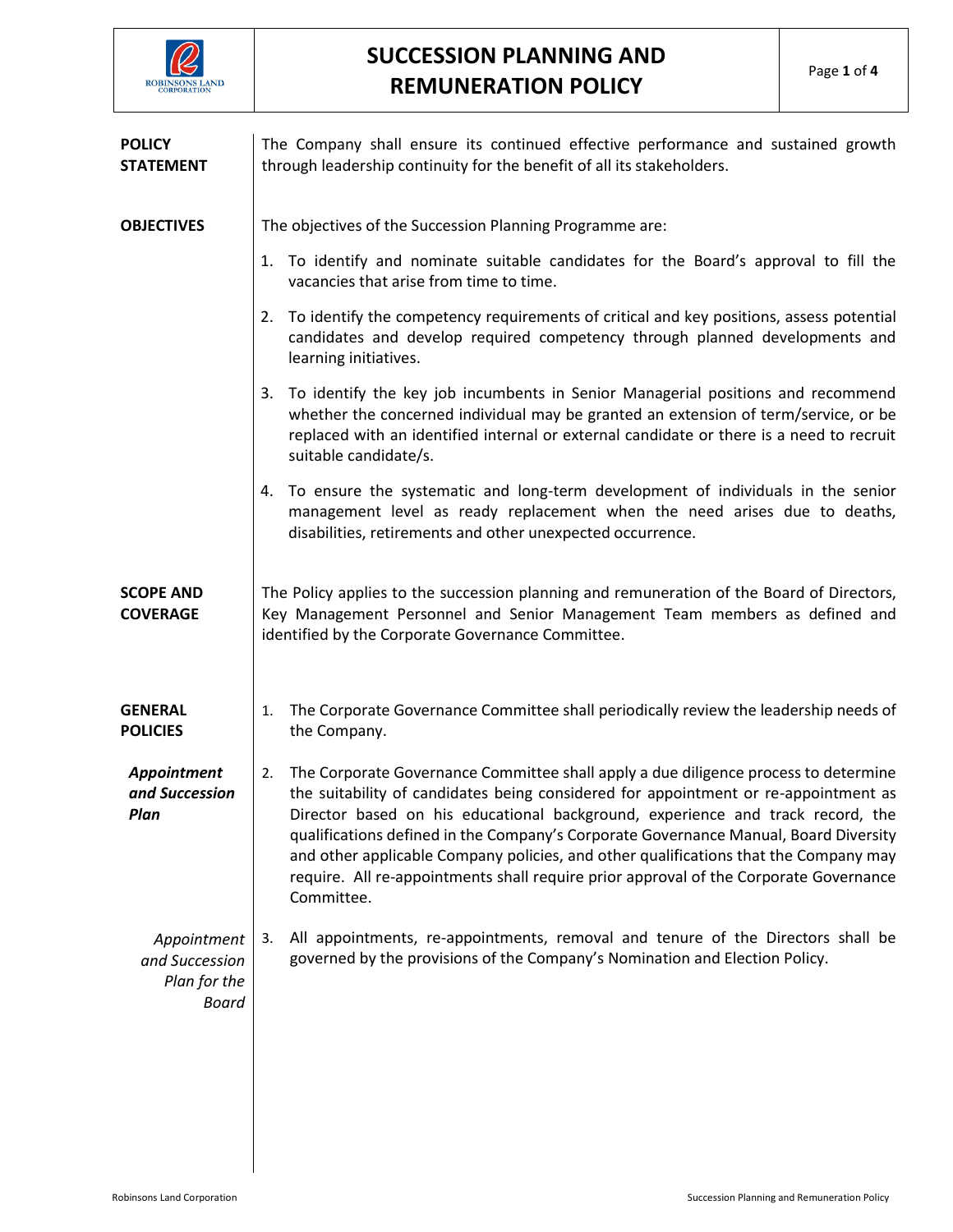

*Appointment and Succession Plan for Senior Management* 4. All hiring and appointments of Senior Managerial Personnel with the rank of AVP and up (equivalent of Job Grades 16 and up) shall be presented, deliberated and approved by the Executive Committee. The ranks (officer title) and position or functional titles of Senior Managerial Personnel shall be conferred by the Corporate Governance Committee. Corporate Human Resources (CHR) shall facilitate the presentation and deliberation process.

- 5. After securing approval of Company/BU Heads, all HR Heads shall submit to CHR an inventory of all positions with Job Grades 16 and up. CHR shall review, present and secure appropriate approval of the positions for conferment.
- 6. The Corporate Governance Committee shall periodically review the list of senior managerial personnel due for retirement/attrition within the year with due consideration of possible new vacancies that may arise from business needs and/or upgradation and shall assess the availability of suitable candidates. Based on the recommendation of the Chief Executive Officer, President and CHR Head, the Committee:
	- 6.1. Shall recommend to the Board the retention or replacement of incumbents after due evaluation using the following criteria:
		- □ 50% Performance: Consistent Demonstration of Competencies and Impact to the Business Results that can be validated on the Advancement Planning ratings.
		- $\square$  50% Demonstration of Leadership Attributes that can be validated through critical incidents and vouching of critical stakeholders on consistent demonstration of the 6 Leadership attributes:
			- Competent;
			- **Strategic**
			- Innovative;
			- **Passionate;**
			- **Entrepreneurial; and**
			- **Team Player**
	- 6.2. Shall identify the competency requirements of the key positions, assess potential candidates and develop required competency through planned development and learning initiatives.
	- 6.3. May recommend to the Board the appointment of other suitable external candidates based on job roles and competency to provide continuous flow of talented people to meet organizational needs.
- 7. In cases where the Committee decided to appoint external candidate, timely and planned steps shall be taken for the selection of a suitable candidate to ensure smooth transition.
- 8. The regular internal promotion and transfer shall be governed by the Company's applicable policies.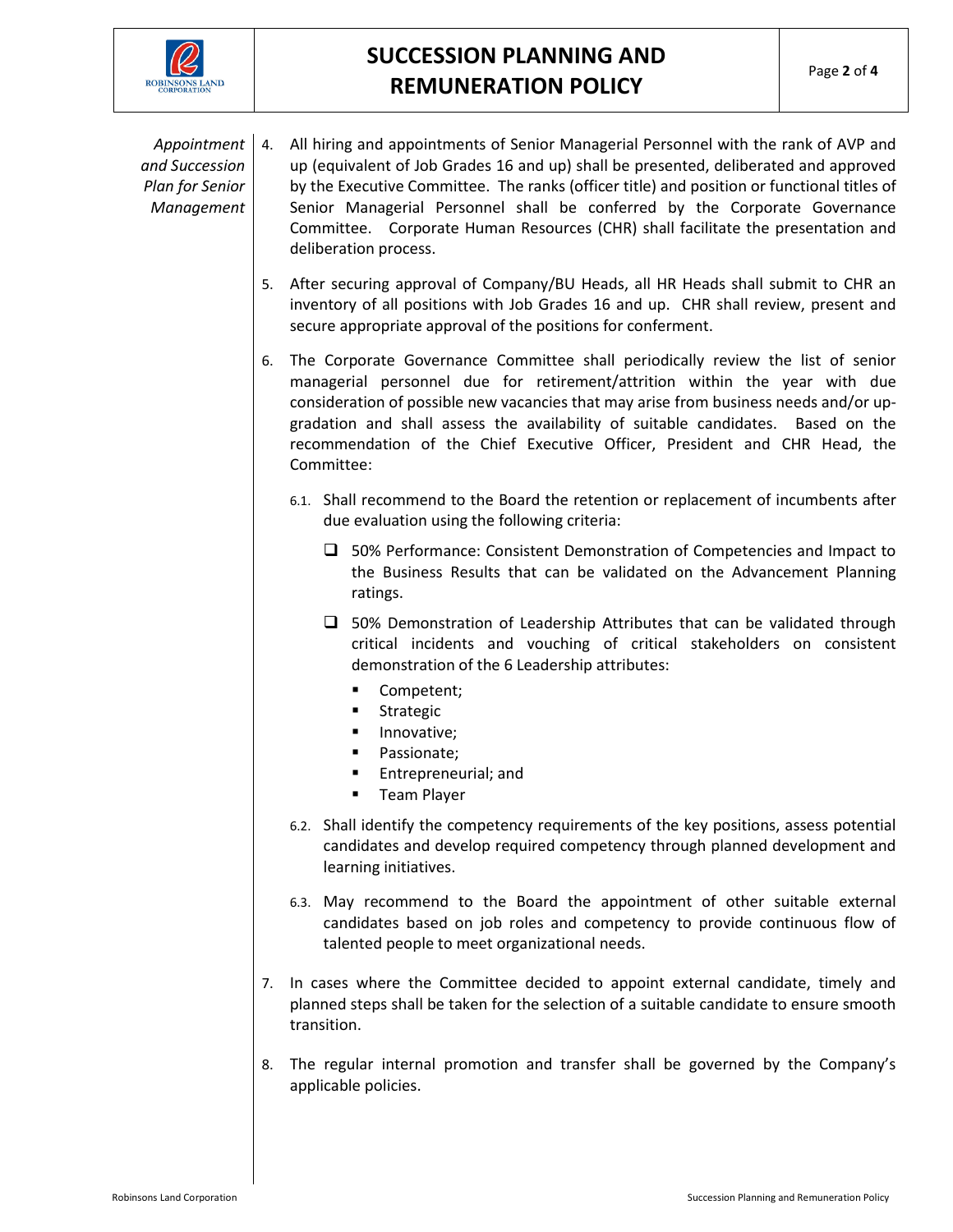

| <b>Talent</b><br>Identification,<br><b>Development</b><br>and Mentoring                                                                       | 9. Each member of the Senior Management Team together with the CHR Head shall:                                                                                                                                                                                                                                                                                                                                                                     |
|-----------------------------------------------------------------------------------------------------------------------------------------------|----------------------------------------------------------------------------------------------------------------------------------------------------------------------------------------------------------------------------------------------------------------------------------------------------------------------------------------------------------------------------------------------------------------------------------------------------|
|                                                                                                                                               | 9.1. Perform the annual exercise of identifying high potential employees who merit<br>faster career progression to positions of higher responsibility and shall formulate,<br>administer, monitor and review the process of skill development to identify the<br>training requirements.                                                                                                                                                            |
|                                                                                                                                               | 9.2. Endeavor to add capability in-house and mentor officers with potential to handle<br>bigger roles and responsibilities.                                                                                                                                                                                                                                                                                                                        |
|                                                                                                                                               | 10. In the event of any unexpected occurrence to any member of the core management<br>team, the next person in the organization chart shall take interim charge of the position,<br>pending a regular appointment in terms of the succession plan.                                                                                                                                                                                                 |
|                                                                                                                                               | 11. The Corporate Governance Committee shall ensure that appointments are compliant<br>with the rules and regulations set by the Securities and Exchange Commission (SEC) and<br>other applicable regulatory agencies for certain Key Positions.                                                                                                                                                                                                   |
| Remuneration<br>of Executive<br>and Non-<br><b>Executive</b><br><b>Directors</b>                                                              | 12. The Corporate Governance Committee shall recommend and the Board of Directors<br>shall approve the remuneration of Executive and Non-Executive Directors.                                                                                                                                                                                                                                                                                      |
|                                                                                                                                               | 12.1. Fixed remuneration for Non-Executive directors (including Independent Directors)<br>shall reflect the time commitment and responsibilities of the role.                                                                                                                                                                                                                                                                                      |
|                                                                                                                                               | 12.2. The remuneration of Executive Directors may be a combination of fixed monthly<br>salary in terms of their appointment as approved by the Board and variable pay<br>based on the Company's and individual performance. The Corporate Governance<br>Committee shall determine and decide the performance parameters and/or<br>measurable standards applicable to the Executive Directors that will serve as the<br>basis for the variable pay. |
|                                                                                                                                               | 12.3. The Corporate Governance Committee may consider aligning Key Executives and<br>Board remuneration with the longer-term interests of the Company and its<br>shareholders.                                                                                                                                                                                                                                                                     |
| Compensation<br><b>Structure for</b><br>Key<br><b>Management</b><br><b>Personnel and</b><br><b>Senior</b><br><b>Management</b><br><b>Team</b> | 13. The compensation structure for Key Management Personnel and Senior Management<br>Team members may consist of fixed salary component and variable performance-based<br>compensation. The compensation structure shall be devised to help the Company<br>attract and retain top talents to efficiently run the Company with a long-term<br>perspective.                                                                                          |
|                                                                                                                                               |                                                                                                                                                                                                                                                                                                                                                                                                                                                    |